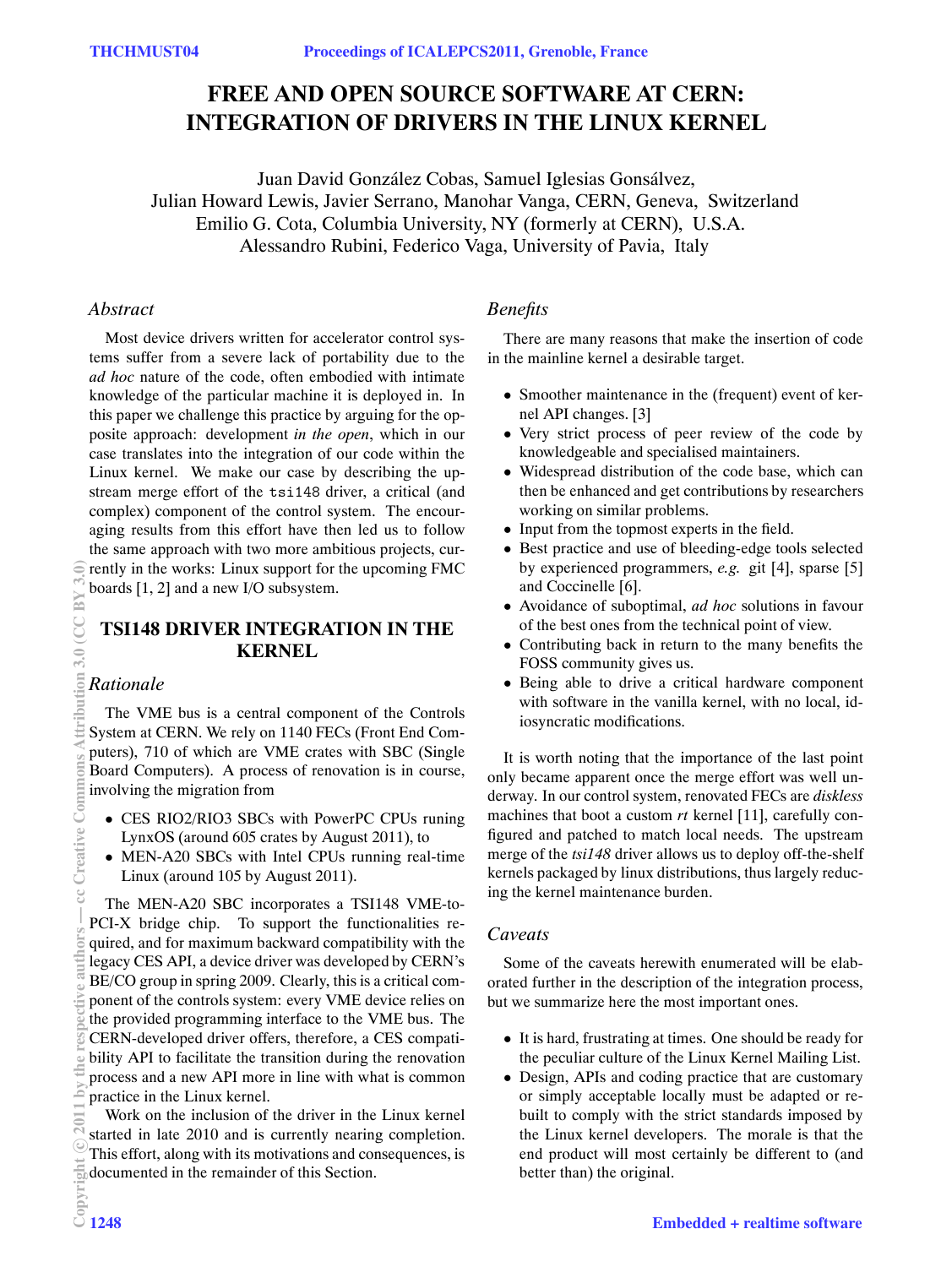- *•* One must be prepared to compromise. The most practical, short-lived solution might not be the technically perfect one kernel maintainers aim at.
- *•* Maintainers are occasionally hard to deal with.
- *•* The review process may be long; several iterations are usually necessary when merging significant changes.
- *•* Small, incremental changes are more likely to be accepted than big, hard-to-digest ones. The rule of thumb is to "Separate *logical changes* into a single patch file." [7]
- Having a good history of prior contributions gives more respectability and ease of acceptance: the system is based on meritocracy.

# *The Process*

Submission of source code for acceptance in the kernel is done by means of patches subject to a process of peer review before acceptance. The reviews are sometimes daunting, and much editing and re-submissions can result. This process of strict code review is another good practice our team adopted for its development process, a practice that has proved very beneficial.

Our fist attempt of integration of the tsi148 driver was initiated in late 2010 by one of the authors (Emilio G. Cota).

By that time, a tsi148 driver had recently been admitted in the staging [8] area of the kernel, its maintainer being Martyn Welch. This driver brought a tentative support for the VME bus that covered two VME-to-PCI bridges:

- *•* The Tundra Universe chips, with work derived from VMELinux by John Huggins and Michael Wyrick.
- *•* The Tundra TSI148 chip, inspired in the above.

The set of patches initially submitted provided improvements in several areas, esp. in orthodox implementation of the Linux bus/device model concepts. Acceptance by the maintainer was partial, and modifications related to the device model implementation remained controversial and not accepted.

In 2011, another of this paper's authors, Manohar Vanga, took over the submission effort. Some bugs in the staging driver were fixed, and the bulk of modifications concerning the device model were partially acknowledged. This led to several review iterations; at the time of this writing, the definitive submission and acceptance of the last set of patches concerning the core device model is in its final stage, and will be applied by the corresponding kernel maintainer in the next merge window.

Although the whole set of patches concerning bug fixes and device model of the tsi148 VME bridge driver is finally accepted, there is still a long way before reaching the final desideratum, *i.e.,* driving our tsi148 devices with stock software from the mainline kernel tree.

*•* The outstanding goal should be now getting the VME driver out of the ./staging/ tree. For this to happen,



Figure 1: Wishbone bus driver architecture.

the overall quality of the code must improve significantly. [8]

*•* There are API incompatibilities with the driver currently used at CERN; this implies that a transient kernel module must adapt interfaces if driver code has to remain untouched.

### **DRIVERS FOR THE FMC FAMILY**

A family of carrier/mezzanine modules compliant with A family of carrier/mezzanine modules compilant with  $\epsilon$  the ANSI VITA 57 FMC standard [2] is described in [1]. This kit of boards, developed by the BE/CO Hardware and Timing section at CERN is another case in point for the benefits of a Linux kernel-centric approach. The hardware concept and architecture are described in the aforementioned paper [1]; the key point is that the mezzanine provides basic circuitry, and the core of the application logic is implemented in the FPGA of the carrier board. The cores inside this FPGA are interconnected via a Wishbone [9] bus.

From the software point of view, a particular instance of this family behaves like a PCI-to-Wishbone or VME-to-Wishbone bridge. The Wishbone bus interconnects a set of cores providing functionalities that are either common to the whole family of mezzanines, or specific to the application board actually plugged in the FMC slot. We show in figure 2 the block diagram of the FMC 100MS 14 bit ADC, a typical example of an FPGA application comprising cores for, among others

- Basic I<sup>2</sup>C interfacing to the mezzanine board.
- *•* Wishbone mastering.
- *•* DMA access to DDR3 memory in the carrier board.
- *•* Mezzanine-specific control logic (*e.g.* ADC programming/setup).
- *•* Interrupt control.

The consequence of this modular design of the application FPGA is that the device driver architecture reflects the structure of this set of cores (see figure 1). The driver for the carrier board performs essentially the following basic functions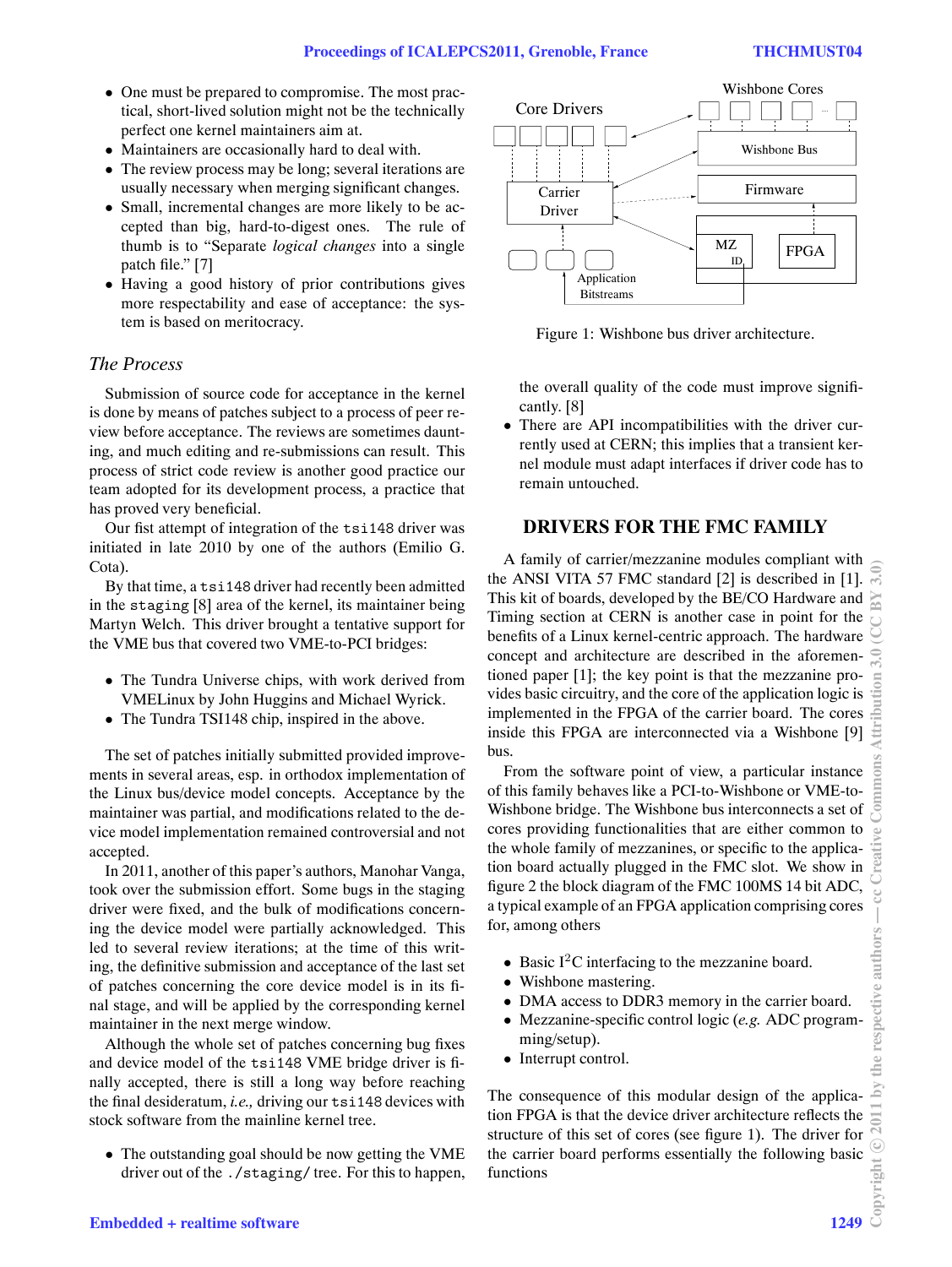

Figure 2: Block diagram of the FMC slow ADC application.

- *•* Identify the carrier board and initialize it.
- Perform a basic identification of the mezzanine(s) installed in the FMC slot(s), and their configured applications.
- *•* Load the application firmware into the carrier FPGA.
- *•* Register a Wishbone bus with the kernel.
- *•* Enumerate the cores in that firmware (to wit, the inner blocks in figure 2).
- *•* Register the devices those cores implement and install the drivers associated to them.

The process is directly implied by how the Linux kernel device model is implemented as described in [10] or in chapter 14 of [12]. Conceptually, it amounts to the provision of a bus driver for Wishbone, plus a PCI-to-Wishbone bridge driver for the carrier board.

Modularity and reusability of cores and drivers are not the only rationale behind this design. Actually, the drivers for the FMC family are the second family of drivers planned to be integrated in the mainline kernel. Given that boards and their applications will be manufactured by external companies and available to the general public and not only to CERN, having their drivers and the Wishbone bus integrated upstream is the logical step to take. The Wishbone enumeration is made possible through the definition of an FPGA configuration space developed in [13], that will be the basis for the integration of all drivers of this family in the kernel.

## **DATA ACQUISITION DRIVERS: KERNEL FRAMEWORKS**

The third family of drivers considered for integration upstream is less homogeneous than the FMC family. The BE/CO group supports a standard kit of hardware modules for data acquisition and general analog and digital I/O, some of whose characteristics can be compared in table 1. Linux drivers for these modules were developed in different stages of the renovation process, leading from legacy LynxOS drivers to Linux; therefore, there is a varying de-<br>Copyright 1250

gree of adherence to standard practice among the Linux kernel developers, because of the LynxOS coding practice formerly prevalent.

Two needs arise here clearly, in the light of our intention of having our whole set of drivers incorporated upstream:

- *•* Proceed to a more homogeneous, Linux-only code base.
- *•* Provide a general framework for data acquisition and control devices.

Concerning the latter, there are two candidate Linux kernel frameworks: Comedi [14] and IIO [15]. Both are in ./staging/, and careful analyses show that they prove insufficient for our needs. Therefore, the development of a more complete and acceptable framework for industrial data acquisition and analog/digital I/O becomes part of our effort of integrating our supported device drivers in the Linux kernel. This effort is motivated both by the requirements of legacy drivers and by the requirements that the FMC family will impose in driver design, esp. in the area of operating system interface.

Such a framework, codenamed zio, intends to cover all the relevant aspects of data acquisition devices, far beyond the existing frameworks, such as

- Digital and analog input and output.<br>• One-shot and streaming (buffered) d
- *•* One-shot and streaming (buffered) data acquisition or waveform play.
- Resolution.<br>• Sampling ra
- Sampling rate.<br>• Buffer manage
- Buffer management and timing for streaming conversion.
- *•* Support for DMA.
- Calibration, offset and gain.<br>• Bit grouping in digital I/O.
- Bit grouping in digital I/O.<br>• Timestamping.
- Timestamping.<br>• Triggering of a
- Triggering of acquisition/output.<br>• Clean design conforming to Linu
- *•* Clean design conforming to Linux kernel practice.

At the time of this writing, prototype versions of the framework software are under development phase [16].

### **FORTHCOMING STRATEGY**

The strategy for inclusion of our driver kit in the kernel relies now on a handful of key milestones

- 1. Initiate upstream integration of the Wishbone bus driver.
- 2. Make the in-tree and our local API for tsi148 converge.
- 3. Get the VME driver out of staging.
- 4. Develop the zio framework as a competitive alternative to Comedi and IIO.
- 5. Initiate integration of the sis33xx drivers into the zio framework and the mainstream kernel.

Points 1, 2 and 4 are short-term priorities that should come out as quite straightforward.